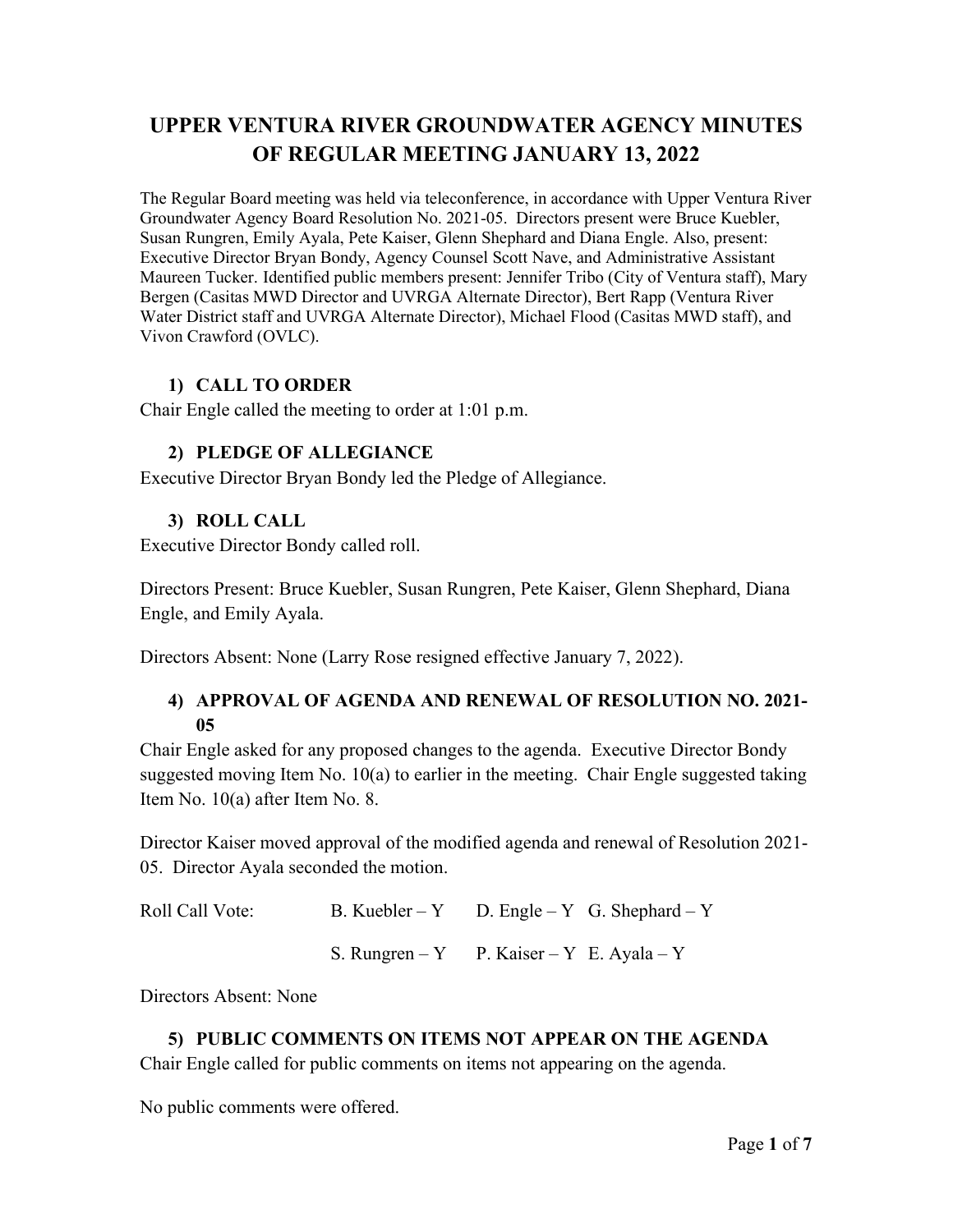## **6) CONSENT CALENDAR**

- a. Approve Minutes from December 9, 2021 Special and Regular Board Meeting
- b. Approval of Minutes from January 6, 2022 Special Board Meeting
- c. Approve Financial Report for December 2021

Director Kaiser moved approval of the consent calendar. Director Shephard seconded the motion.

Director Kuebler asked said one of the December bills for payment is for the Agency email accounts. He noted that the Agency is paying for some email addresses that are no longer needed.

Executive Director Bondy acknowledged the situation needs to be addressed and suggested possible modifications to the Agency Bylaws that would facilitate elimination of additional email accounts setup pursuant to the Agency Bylaws that are not being used by current Directors. He would like to make one set of changes with the email provider. He said he could bring proposed Agency Bylaw changes to the Board next month.

| Roll Call Vote: | B. Kuebler – Y D. Engle – Y G. Shephard – Y |
|-----------------|---------------------------------------------|
|                 | S. Rungren – Y P. Kaiser – Y E. Ayala – Y   |

Directors Absent: None

## **7) DIRECTORS ANNOUNCEMENTS**

a. Directors may provide oral report on items note appearing on the agenda.

| Director Kuebler:  | Attended the Ojai Basin Groundwater Management Agency<br>GSP adoption meeting. He requested an item on the next<br>meeting agenda to discuss commenting to DWR on the Ojai<br>Basin GSP. |
|--------------------|------------------------------------------------------------------------------------------------------------------------------------------------------------------------------------------|
| Director Rungren:  | No report.                                                                                                                                                                               |
| Director Shephard: | Announced that the Fox Canyon Groundwater Management<br>Agency's Las Posas Valley Basin GSP was approved by DWR.                                                                         |
| Director Kaiser:   | No report.                                                                                                                                                                               |
| Director Ayala:    | No report.                                                                                                                                                                               |
| Director Engle:    | No report.                                                                                                                                                                               |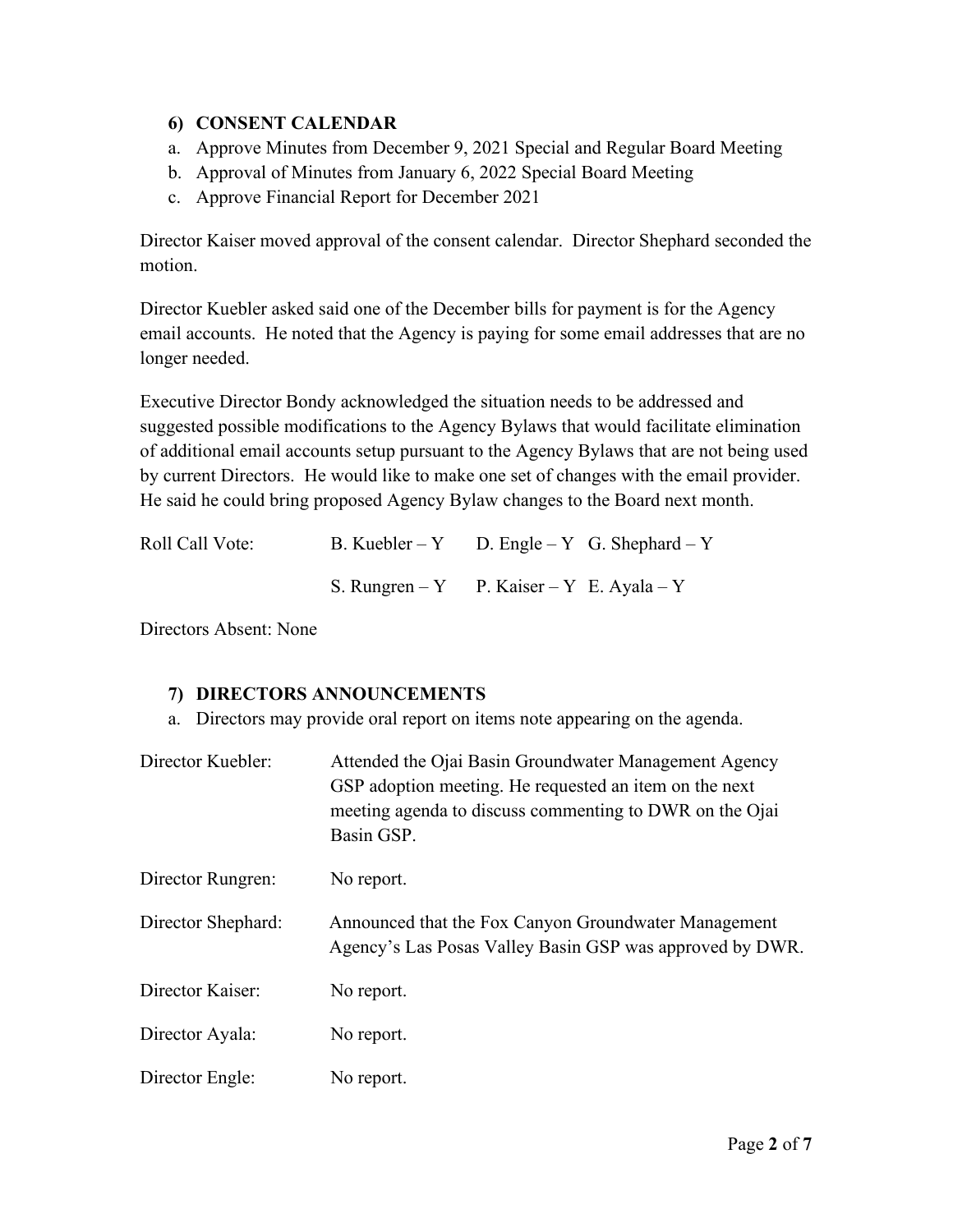#### **8) EXECUTIVE DIRECTOR'S REPORT**

Executive Director Bondy reviewed the written staff report concerning updates on Agency matters since the last Board meeting.

Director Ayala requested that the next fee invoice mailings include information about the process to develop a new fee structure. Executive Director Bondy conferred with Administrative Assistant Tucker and then reported that the invoice envelopes are already sealed ready to be dropped in the mail. He offered to prepare a newsletter to discuss GSP adoption and include an article about the fee development process. Director Ayala agreed with sending a newsletter.

Chair Engle asked about the Camino Cielo stream gage. Executive Director Bondy said that he believed the work is already contracted.

No public comment.

No motion.

## **9) ADMINISTRATIVE ITEMS**

## **a. Resolution 2022-02 Honoring Larry Rose**

Executive Director Bondy summarized Director Larry Rose's contributions to UVRGA and recommended adopting Resolution 2022-02 to honor him.

Director Ayala moved approval of Resolution No. 2022-02. Director Kuebler seconded the motion.

Chair Engle asked about signatures. Executive Director Bondy said he plans to frame the resolution and suggested wet ink signatures instead of digital signatures. He offered to make arrangements for the signatures. The Board agreed with the recommendation.

No public comment.

| Roll Call Vote: | B. Kuebler – Y D. Engle – Y G. Shephard – Y |
|-----------------|---------------------------------------------|
|                 | S. Rungren – Y P. Kaiser – Y E. Ayala – Y   |

Directors Absent: None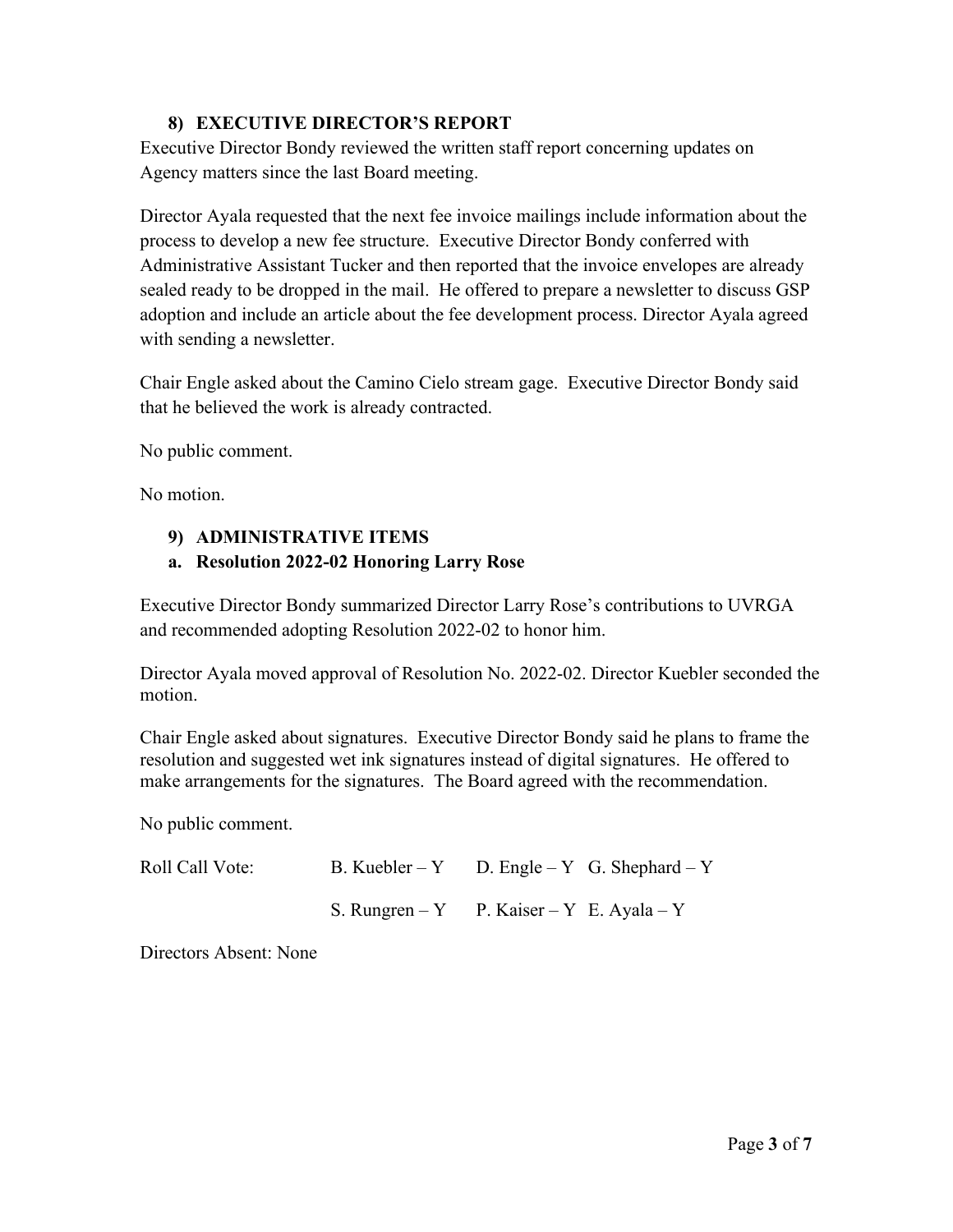## **b. Appointment Environmental Stakeholder Director**

Executive Director Bondy explained that the Environmental Stakeholder Director vacancy needs to be addressed. He explained that he issued a call for nominations in December after Larry Rose informed him of his intent to resign following GSP adoption. One nomination was received from the Ojai Valley Land Conservancy (OVLC) for their Restoration Program Manager, Vivon Crawford.

The Board asked Ms. Crawford various questions about her background, qualifications, interest in the position, community involvement, community connections, involvement with other agencies, and connections with landowners.

Director Kuebler moved approval of Vivon Crawford to serve as the Environmental Stakeholder Director for the balance of the current term. Director Kaiser seconded the motion.

No public comment.

Member Director Roll Call Vote:

B. Kuebler – Y D. Engle – Y G. Shephard – Y S. Rungren – Y P. Kaiser – Y

Directors Absent: None (Emily Ayala is a Stakeholder Director).

The Executive Director administered the oath of office to swear in Vivon Crawford.

The Directors welcomed Ms. Crawford to the Board. Director Crawford says she looks forward to this opportunity.

Chair Engle suggested that Director Crawford review the Brown Act. Executive Director Bondy and Agency Counsel said they will assist Director Crawford with getting up to speed on the various requirements.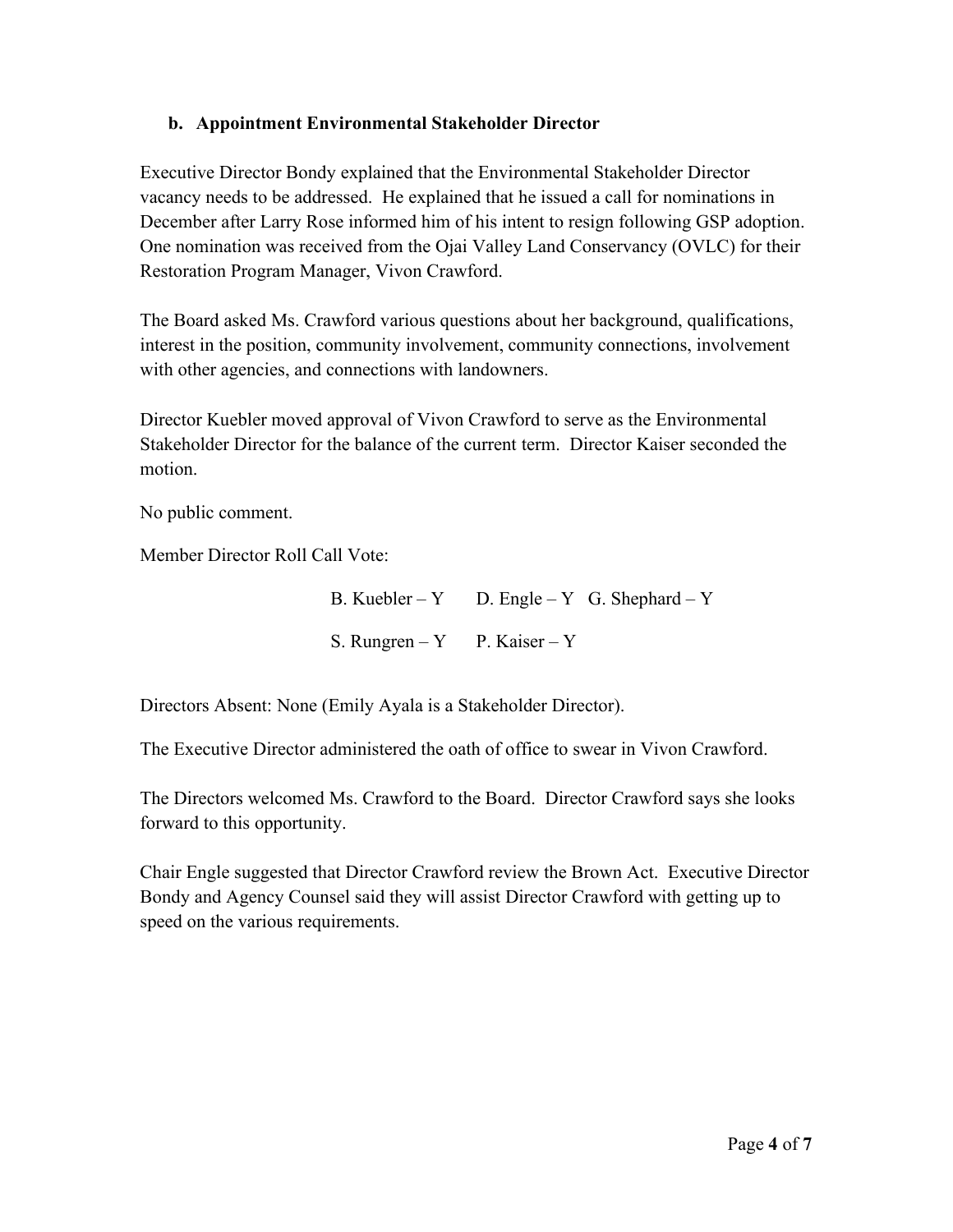# **c. Fiscal Year 2021/2022 2nd Quarter Budget Report and Mid-Year Modifications**

Executive Director Bondy discussed the midyear budget report and proposed budget modifications.

Director Kaiser expressed concerns about inflation. Executive Director Bondy stated that most of the Agency's expenses are professional services. The professional service rates can only be changed in accordance with the contract terms.

Director Engle moved to receive and file the budget report and approve the budget modifications. Director Rungren seconded the Motion.

No public comments.

| Roll Call Vote: | B. Kuebler – Y D. Engle – Y G. Shephard – Y               |  |  |
|-----------------|-----------------------------------------------------------|--|--|
|                 | S. Rungren – Y P. Kaiser – Y E. Ayala – Y V. Crawford - Y |  |  |

## **d. Agency Funding Discussion**

Chair Engle opened the item by briefly describing the various references included in the staff report and suggested that the Board review her notes from the last session. Chair Engle asked if Executive Director Bondy had anything to add. Executive Director Bondy said he recommends narrowing the dicussion to a few options that he can model for presentation during the February meeting.

Chair Engle reviewed her notes with the Board and asked for feedback on specific issues during the discussion.

Regarding flow meters for agricultural wells, Director Ayala reported that the feedback she has received is that agricultural well owners would prefer to be charged based on actual usage and that many have flow meters already. There were no objections voiced about metering agricultural wells and billing based on metered groundwater pumping. Director Ayala also suggested a quarterly or semi-annual wellhead fee to help stabilize revenue. There was no further discussion about wellhead fees.

Regarding domestic wells, Executive Director Bondy said that he understands the equity concerns, but he believes the issue is complicated by the fact that some domestic wells may be screened in bedrock below the Basin and there are concerns about implementation. He believes the Agency will lose money implementing fees on domestic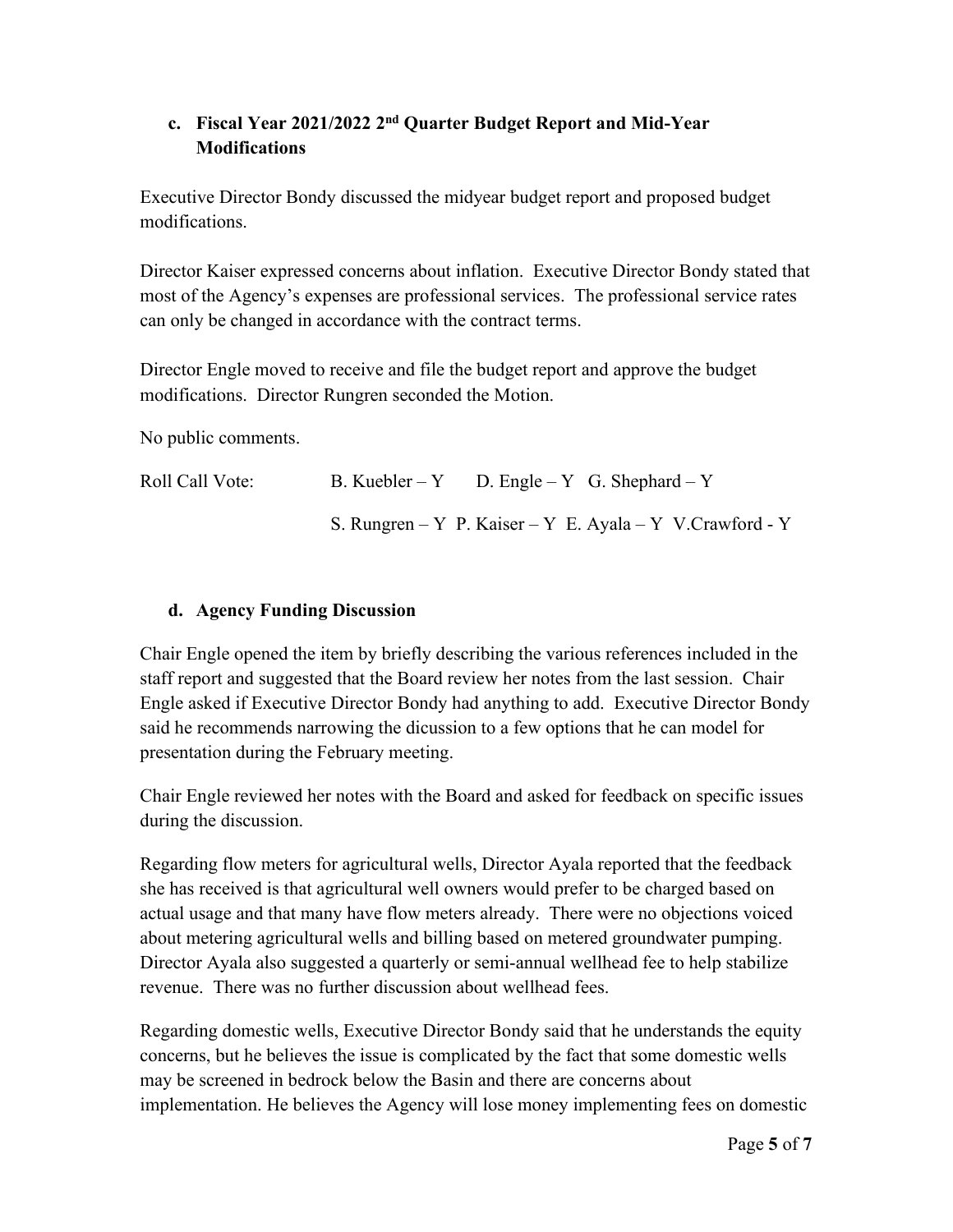wells and will probably have many non-payment issues. He reminded the Board that the GSP includes a project to perform additional outreach to domestic well owners. He suggested revisiting this issue after the Agency learns more from the outreach effort. Director Ayala agreed with putting off domestic well fees and supports engaging the domestic well owners. Chair Engle supported this too. No Directors objected.

Regarding an administrative fee to the Member Agencies, Chair Engle said the Meiner's Oaks Water District Board feels there should be consideration of financial support in connection with Member Agency voting status. Director Ayala asked why Casitas MWD and the County of Ventura get to vote but pay very little or not at all. Director Shephard said that the County's involvement is related to land use and the County's position is that GSAs should be funded through extraction fees. Director Kuebler said an administrative fee is necessary if there is enough stability in revenue. He recommeded using the 5-year average extractions for the municipal pumpers and is not in favor of an administrative fee. Director Kaiser said he is leaning towards what Director Kuebler recommeded. Director Rungren said changing the fee every year would be tough, even with a moving 5-year average. She suggested fixing the fees for the municipal pumpers for a three-tofive-year periods. Director Ayala suggested a 3-year period.

Chair Engle summarized the discussion and suggested directing Executive Director Bondy provide a table showing the last ten years of municipal pumping and model using the most recent 3- and 5-year averages. She also requested that the pumping numbers used in the budget projection be provided for reference. No objections by the Directors.

## Public comments:

Jennifer Tribo said the 5-year average for the period ending 2021 would be representative for the City given when the City began implementing the Foster Park Protocols. The years prior to this are not representative of current and future anticipated operations.

Mary Bergen said this is a challenging topic.

Mike Flood said this is a difficult topic.

No motion.